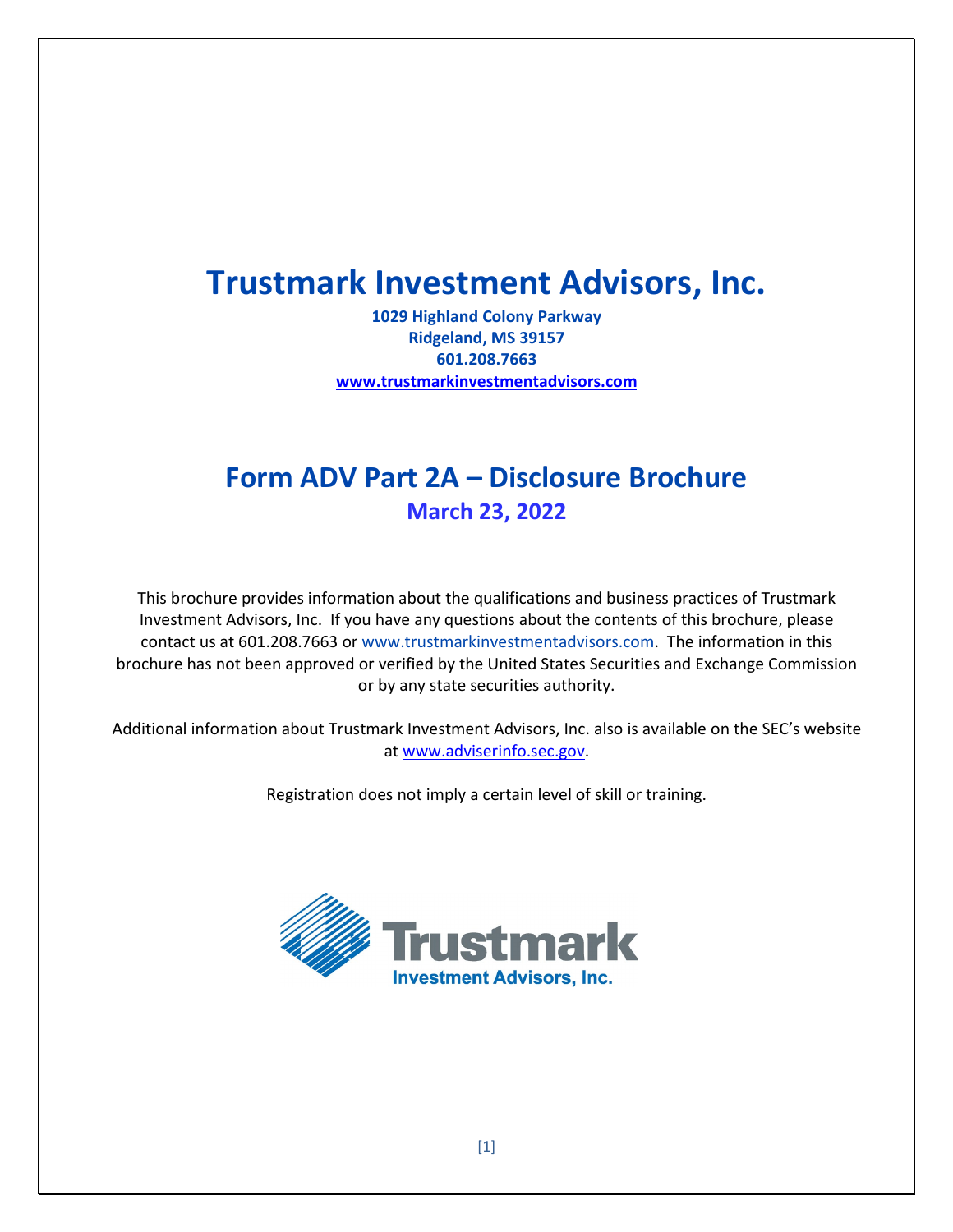# **Item 2: Material Changes**

Since our last annual update of March 25, 2021, TIAI has expanded its services to include financial planning to retail investors who are existing or prospective clients of Trustmark National Bank (Trustmark). During December 2021, Trustmark (as primary sponsor) engaged TIAI to select unaffiliated 3rd party wrap fee programs; to allocate Trustmark client funds; and to provide on-going assessments to determine continuous participation in selected wrap fee program.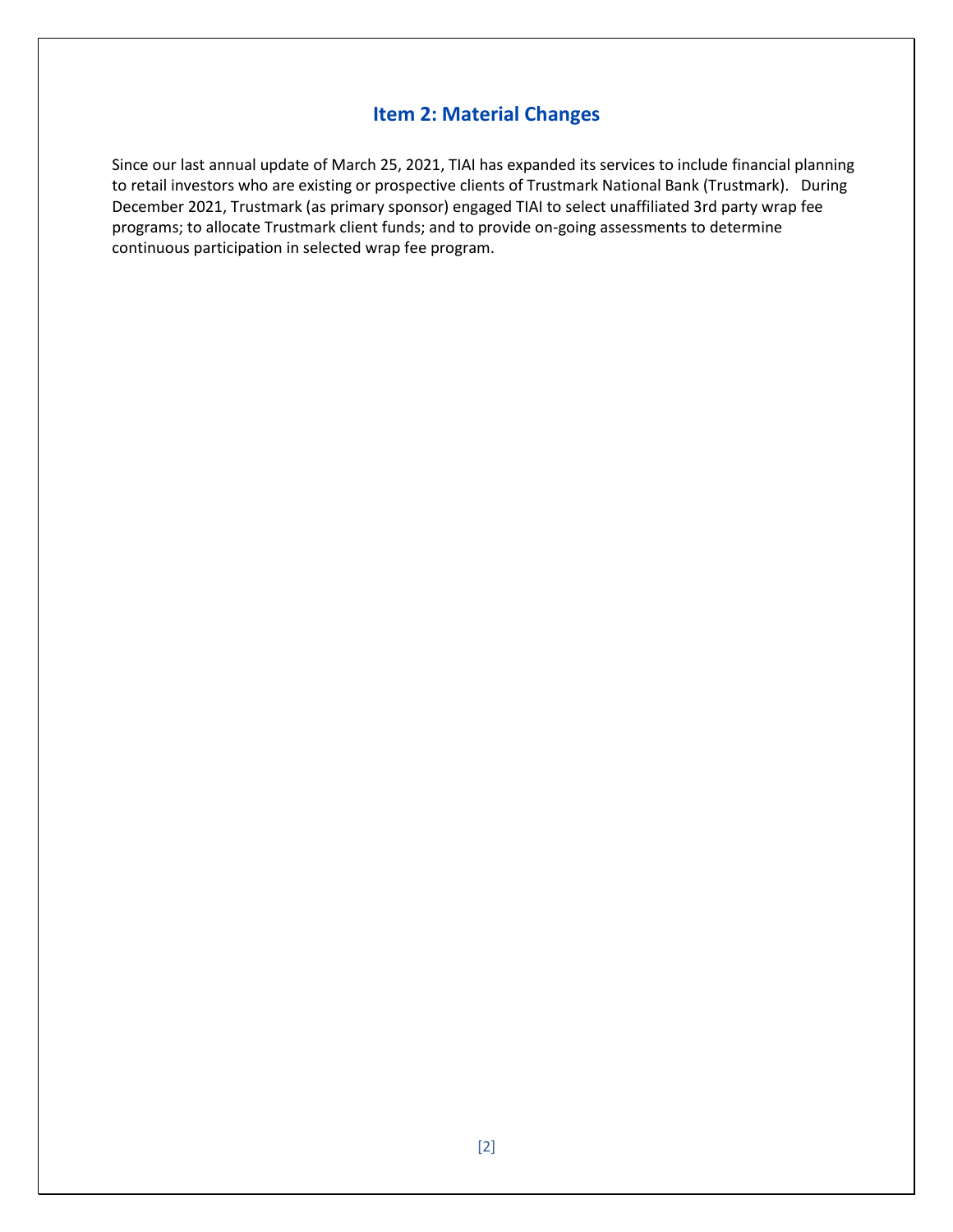# **Item 3: Table of Contents**

| Item 11: Code of Ethics, Participation or Interest in Client Transactions and Personal TradingPage 9 |  |
|------------------------------------------------------------------------------------------------------|--|
|                                                                                                      |  |
|                                                                                                      |  |
|                                                                                                      |  |
|                                                                                                      |  |
|                                                                                                      |  |
|                                                                                                      |  |
|                                                                                                      |  |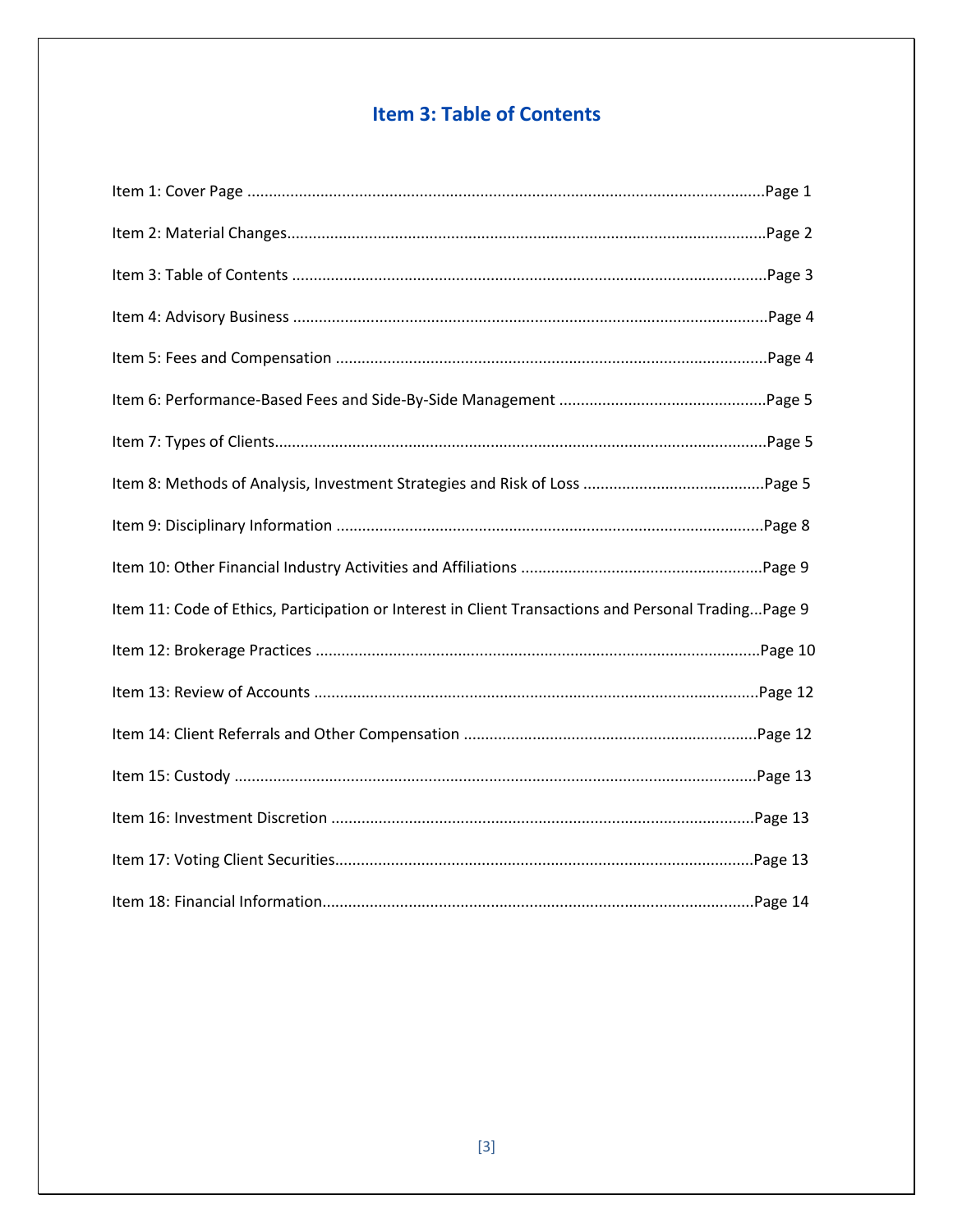#### **Item 4: Advisory Business**

#### **The Company**

Trustmark Investment Advisors, Inc. (TIAI) is a registered investment adviser with the Securities and Exchange Commission. It is a wholly owned subsidiary of Trustmark and incorporated within the state of Mississippi. Operations commenced on June 1, 2001. Prior to 2001, investment management services were offered through Trustmark National Bank.

Trustmark was chartered by the State of Mississippi in 1889 and is Trustmark Corporation's principal subsidiary. Trustmark Corporation (Trustmark), incorporated in 1968, is a bank holding company headquartered in Jackson, Mississippi. Trustmark is a publicly traded company listed on NASDAQ and traded under the symbol TRMK.

#### **Investment Services**

TIAI provides investment management services to the Trustmark's Wealth Management Division (TWMD). Clients of TWMD include individuals, institutions, foundations, endowments, and charitable organizations. TIAI offers equity and fixed income strategies and customized strategies to TWMD which in turn relies upon that advice to provide investment management services to its clients. Our portfolio strategies may include investments in common stocks, preferred stocks, exchange-traded funds, investment-grade and non-investment grade corporate bonds, U.S. Government and agency securities, commercial paper, convertible securities (including stocks and convertible corporate bonds), real estate investment trusts, structured instruments, open and closed-end investment companies, hedge funds, and master liability partnerships. (Item 8 provides more information about our investment strategies.) TIAI works with TWMD to accommodate any restrictions imposed by TWMD.

#### **Financial Planning Services**

TIAI provides complimentary financial planning services to retail investors who are existing or prospective clients of Trustmark National Bank (Trustmark). Fees are paid by Trustmark National Bank. Our services offer guidance that assist clients pursue a specific goal or develop a comprehensive financial plan to address life cycles from accumulation to preservation to distribution. Services may include planning for personal wealth, cash flow, business, risk management, taxation, education, retirement, and estate.

#### **Wrap Fee Programs**

TIAI offers services to Trustmark for investment advisory programs under an arrangement between SEI Investment Management Corporation (SIMC) and Trustmark National Bank.

Trustmark National Bank, the parent company of TIAI, is the primary sponsor of a separate investment advisory services program with SIMC, an investment adviser. In addition to SIMC providing managed account programs and manager research services, SEI Global Services, Inc. (SGS) has been retained by Trustmark to provide model delivery services through the delivery of third-party equity models portfolios to SIMC and access to and direct management of third-party fixed income strategies used in Trustmark client accounts. Trustmark has engaged TIAI to select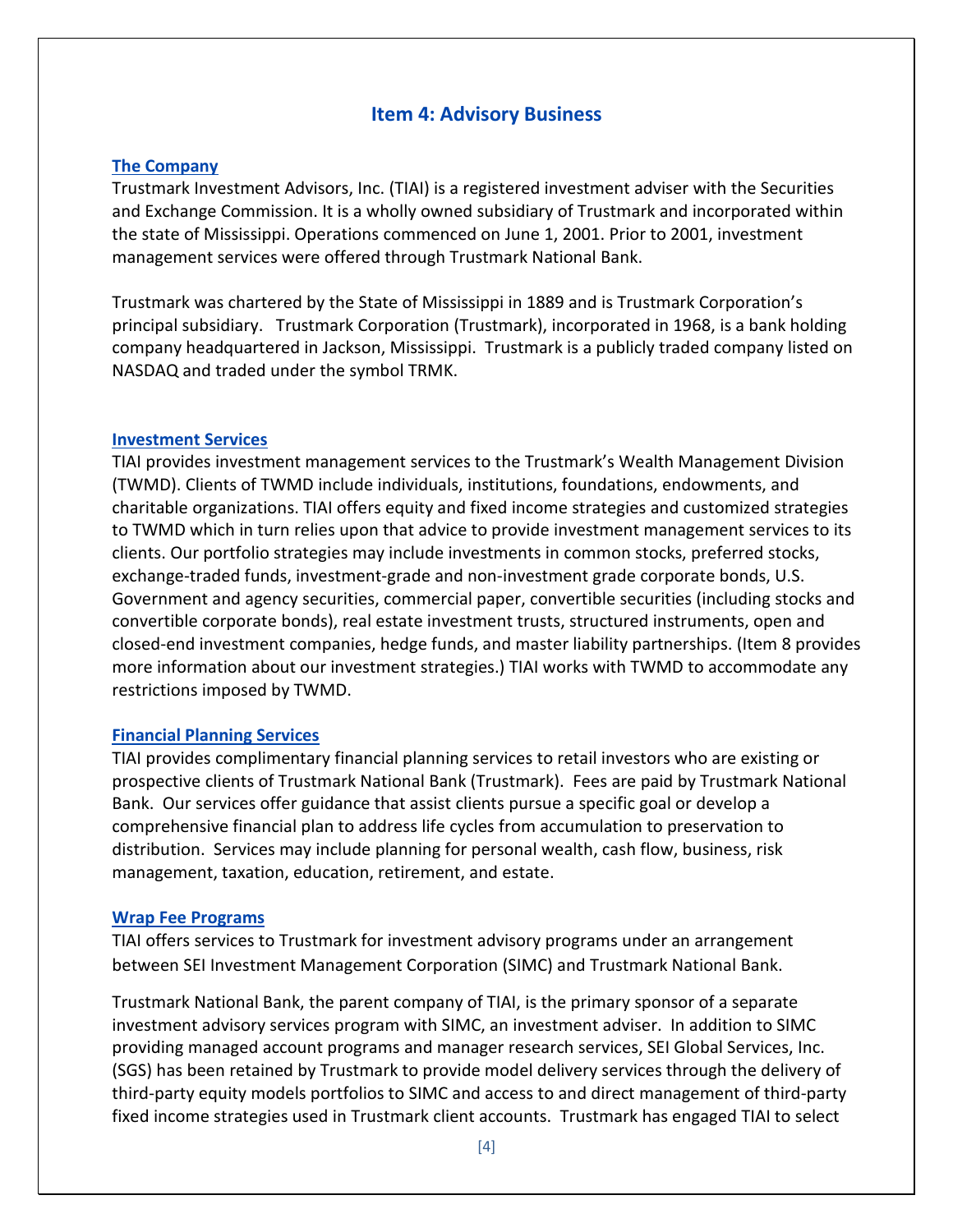one or more unaffiliated 3rd party wrap fee programs; to allocate Trustmark client funds; and to provide on-going assessments to determine continuous participation in selected wrap fee programs. Under this arrangement, TIAI does not provide investment recommendations in the form of model portfolios but serves as an asset allocator. See Item 8. Methods of Analysis, Investment Strategies and Risk of Loss for details on how other accounts are managed.

#### **Disclosure of Fees**

The extent of all fees received by TIAI is covered in Item 5, Fees and Compensation. TIAI receives no compensation from SIMC or SGS.

#### **Assets Under Management**

TIAI provides asset management services to TWMD which in turn relies upon that advice to provide investment management services to its clients. TIAI had regulatory assets under management of \$2,627,107,196 as of December 31, 2021.

# **Item 5: Fees and Compensation**

#### **Additional Compensation**

TIAI receives a monthly fee for services provided to TWMD, based on the market value of assets under management. The fee may be adjusted upon mutual agreement of TIAI and TWMD.

TIAI and its employees do not accept compensation, including sales charges or service fees, from any person for the sale of securities or other investment products.

Occasionally, if an associate of TIAI assists in the TWMD sales process, the associate may receive incentive compensation from TWMD.

TIAI does not compensate employees of TWMD or its affiliates for referrals.

# **Item 6: Performance-Based Fees and Side-By-Side Management**

TIAI has no advisory relationships for performance-based fees and does not intend to enter any such relationships.

# **Item 7: Types of Clients**

TIAI's clients are TWMD and retail investors who are existing or prospective clients of Trustmark. TWMD relies on the advice provided by TIAI to provide investment management services to its clients. TIAI does not offer advisory services to any of TWMD's clients. Retail investors who are existing or prospective clients of Trustmark will be offered complimentary financial planning services.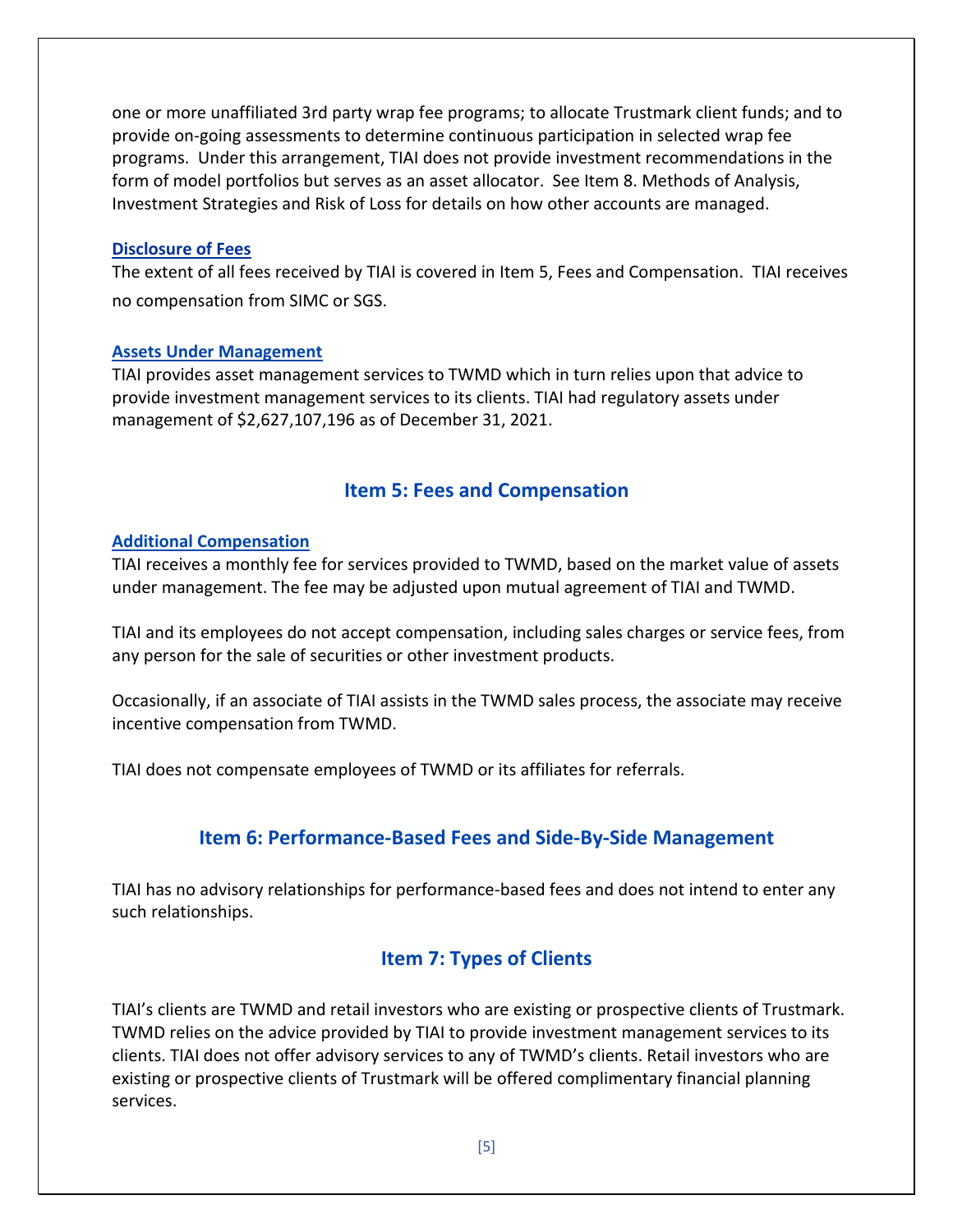# **Item 8: Methods of Analysis, Investment Strategies and Risk of Loss**

TIAI uses charting, fundamental, technical, and cyclical security analysis methods. TIAI uses longterm purchase and short-term purchase investment strategies.

#### **Asset Allocation Process**

TIAI utilizes a tactical asset allocation model as a risk/return management tool. The basic premise behind the model is to maximize return and minimize risk using low correlating assets. Combinations of these assets are molded by risk tolerances and constraints based on historical standard deviations, current risk premiums and projected (expected) returns.

In tactical asset allocation, the investor's risk tolerance and constraints are assumed to be constant over time. Therefore, it is the fluctuation of capital market conditions that lead to changes in the portfolio's asset mix. Changing market conditions create potential opportunities to capitalize on investing in different asset classes relative to others over time. Within each portfolio, TIAI may shift assets away from the neutral weighting of the portfolio (overweighting and underweighting certain asset classes relative to the benchmark) to seek to benefit from these changing market conditions.

TIAI's asset allocation process consists of a monthly review of all asset classes considered within our allocation framework. A qualitative overlay is added to this process in which current economic and market conditions and a discussion of expected returns for various asset classes as compared to the prevailing economic environment. Specifically, this includes technical and fundamental analysis of all asset classes and capital markets including, but not limited to, interest rate levels, price and relative strength trends, historical probabilities, and economic conditions.

Any changes in asset allocation correspond directly with management's sentiment for each asset class and are applied to each client portfolio. This process forms the basis of TIAI's monthly Strategy Committee meetings, which consist of Executive Managers, Investment Managers, and an independent consultant. Once changes are approved by the Committee, they are implemented monthly. Regular quarterly rebalancing of allocations is also performed to model portfolios in addition to the monthly asset allocation changes (if any).

#### **Equity Investments**

With respect to equities, TIAI endeavors to create an actively managed portfolio of sound companies, purchased at sensible prices, which are performing well in the stock market. Portfolios will typically contain 30 to 60 stocks of larger companies with seasoned management that offer established products and services.

Our process is illustrated in the graphic below.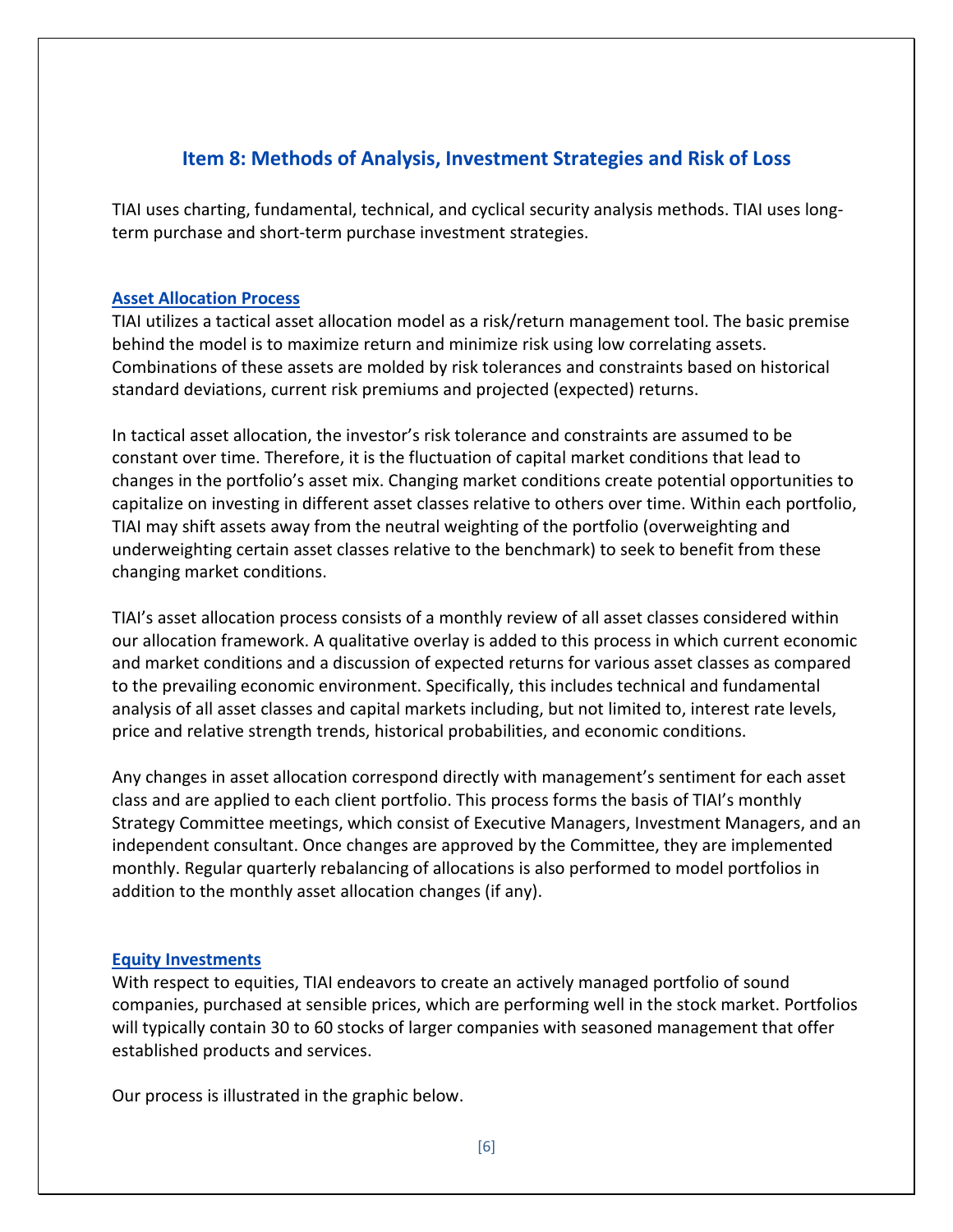# $\mathsf{S}_{\mathsf{S}}$  sector Trends and  $\mathsf{S}_{\mathsf{S}}$  and  $\mathsf{S}_{\mathsf{S}}$  and  $\mathsf{S}_{\mathsf{S}}$  and  $\mathsf{S}_{\mathsf{S}}$

# **Technical Analysis**

Financial Strength Profitability Valuation

**Qualitative Analysis** 

**Portfolio Construction** 

- Relative Strength
- Price and Volume **Analysis**

Quantitative/ **Fundamental** 

- Proprietary Ranking Systems
- Financial Strength
- Profitability
- Valuation

## **Qualitative Analysis**

- Sector Trends and Exposure
- Environmental and **Political Factors**

# **Portfolio Construction**

- $\bullet$  30 60 Stocks
- Positive Quantitative and Technical Profile
- Reviewed on an Ongoing Basis

Positive Quantitative and Technical Profile Reviewed on an Ongoing Basis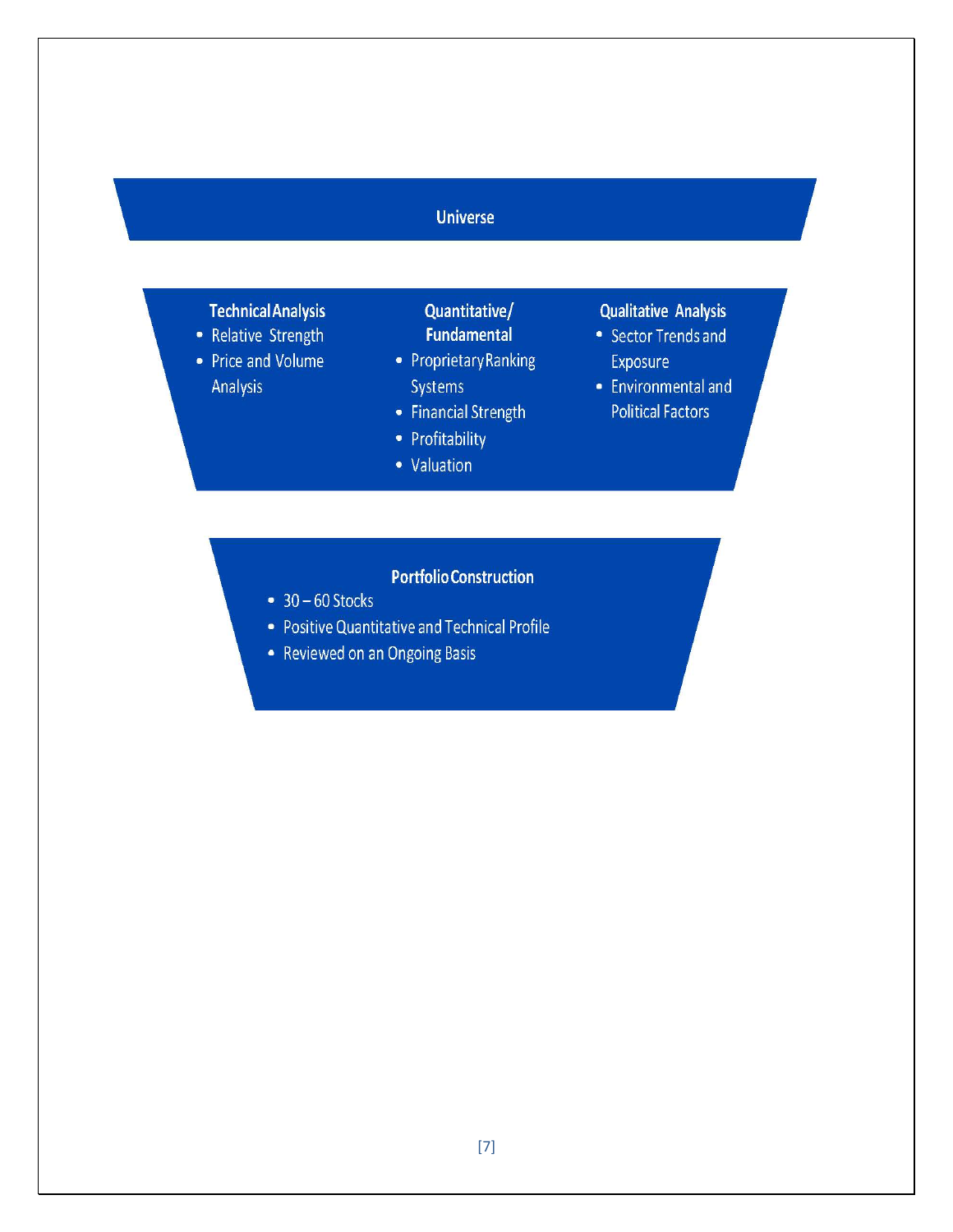#### *Equity Risks*

The material risks associated with these strategies are:

*Equity Market Risk* – Overall stock market risks may affect the value of the investments in equity strategies. Factors such as U.S. economic growth and market conditions, interest rates, and political events affect the equity markets.

*Management Risk* – Our judgments about the attractiveness, value and potential appreciation of a particular asset class or individual security may be incorrect, and there is no guarantee that individual securities will perform as anticipated. The value of an individual security can be more volatile than the market as a whole, or our investment approach may fail to produce the intended results.

*Small and Mid-Cap Company Risk* – Investments in small and mid-cap companies may be riskier than investments in larger, more established companies. The securities of these companies may trade less frequently and in smaller volumes than securities of larger companies. In addition, small and mid-cap companies may be more vulnerable to economic, market and industry changes. Because smaller companies may have limited product lines, markets, or financial resources, or may depend on a few key employees, they may be more susceptible to economic events or competitive factors than larger capitalization companies.

*Real Estate Risk* – Real Estate Investment Trusts (REITS), although not a direct investment in real estate, are subject to the risks associated with investing in real estate. The value of these securities will rise and fall in response to many factors including economic conditions, the demand for rental property and changes in interest rates.

#### **Fixed Income Investments**

TIAI's fixed income philosophy, whether taxable or non-taxable, is primarily one of prudent risk management: seeking to evaluate the prevailing interest rate landscape with attention on the risk associated with credit spreads and the impact of yield curve changes. We believe the fixed income portion of an allocation is not the place to assume additional risk, but where value can be added over the interest rate cycle through timely shifts in duration and credit exposure. Significant consideration is given to the present and future liquidity of the selected securities, as well as the current economic conditions.

#### *Fixed Income Risks*

The material risks associated with this strategy are:

*Fixed Income Market Risk* – Fixed income securities increase or decrease in value based on changes in interest rates. If rates increase, the value of fixed income securities generally declines. On the other hand, if rates fall, the value of the fixed income securities generally increases.

*Management Risk* – Our judgments about the attractiveness, value, and potential appreciation of a particular asset class or individual security may be incorrect and there is no guarantee that individual securities will perform as anticipated. The value of an individual security can be more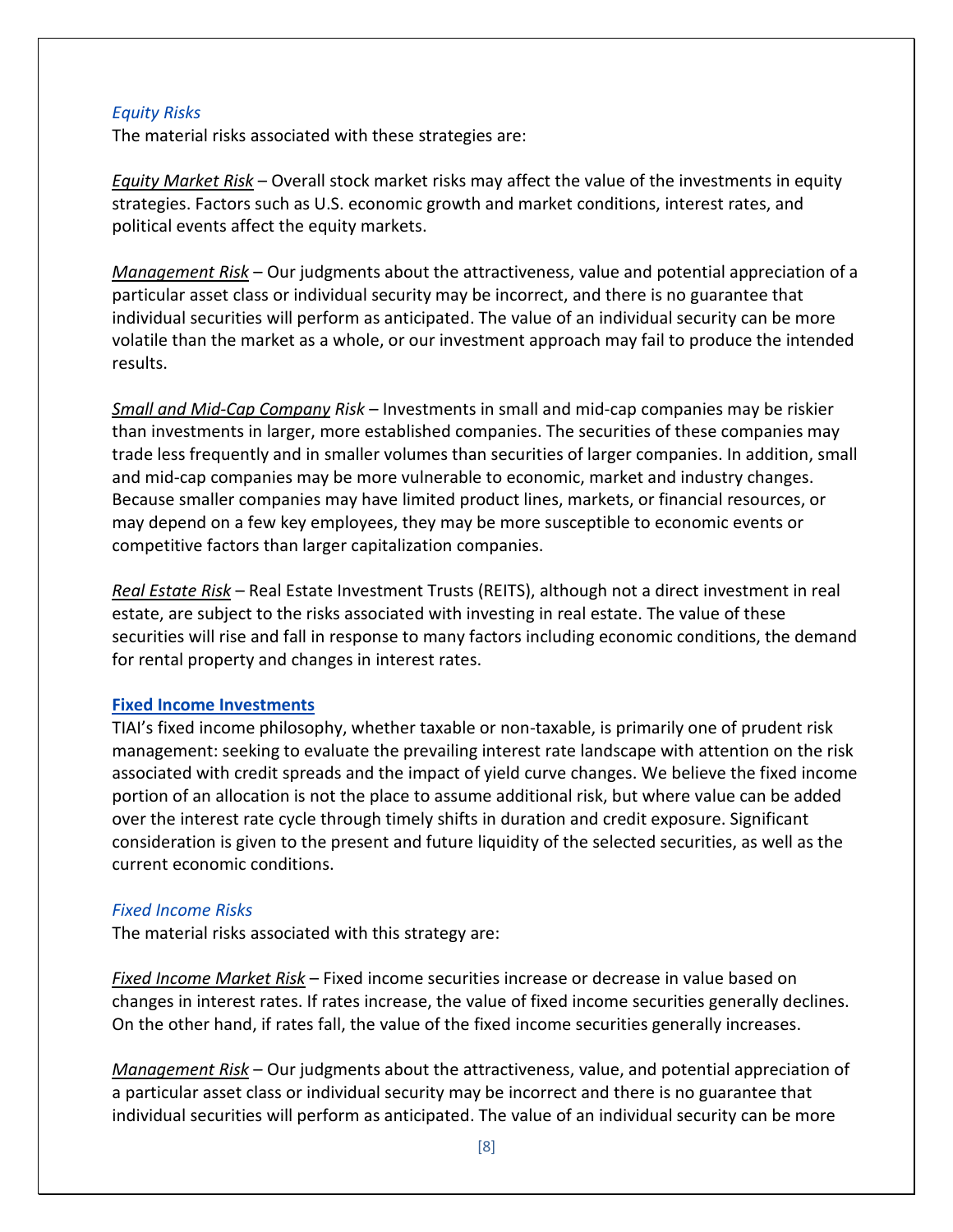volatile than the market as a whole, and our judgments on the relative attractiveness of specific investments may fail to produce the intended results.

*Credit Risk* – There is a risk that issuers and counterparties will not make payments on the securities they issue. In addition, the credit quality of securities may be lowered if an issuer's financial condition changes. Lower credit quality may lead to greater volatility in the price of a security which may affect liquidity and our ability to sell the security.

*Structured Instrument Risk* – Structured instruments may be less liquid than other debt securities, and the price of structured instruments may be more volatile. Although structured instruments may be sold in the form of a corporate debt obligation, they may not have some of the protection against counterparty default that may be available with publicly traded debt securities.

#### **Investment Company Selection Methodology**

When evaluating mutual funds, TIAI focuses on identifying investment managers with a proven ability to maintain their disciplined approach through the economic cycle. Therefore, during our research process, we give more weight to managers with a consistent investment management approach and average returns compared to managers with historically high returns but with less identifiable investment methodologies.

TIAI's mutual fund analysis focuses on both risk and return. Risk is evaluated in several ways. We identify risk on an absolute level, on a relative basis compared to its best-fit index, by a portfolio holdings perspective, from an organizational basis, and from a negative returns' standpoint. We believe identifying, monitoring, and evaluating risk is at least as important as historical returns. Historical returns are analyzed on an absolute level, downside risk basis, and on a relative basis compared to its best-fit index. Furthermore, the returns are evaluated over different holding periods and over rolling periods to reduce end-point sensitivity.

Historical returns provide us with both the risk and return numbers for our quantitative analysis. We are cognizant that historical returns are not good predictors of future performance; however, historical return numbers are the best source available to evaluate mutual funds. Therefore, as the risk and return characteristics of a specific fund change over time, all else equal, TIAI's opinion of that investment option may fluctuate to reflect the fund's profile variation.

This philosophy translates into a viable investment methodology first through a quantitative screening process that narrows a potential universe to only those select funds that meet the specific criteria. The screening of criteria centers around finding stable managers who provide above average, long-term, risk- adjusted returns in a consistent and proven manner. Characteristics that are considered also include, but are not limited to, style consistency, manager tenure, downside risk, expense ratios, and peer relative performance.

The funds that meet these initial screens then move to the final step in the selection process involving a more detailed qualitative analysis. This piece is comprised of conversations with managers and investment teams regarding investment process and methodology as well as a more detailed analysis of the fund itself.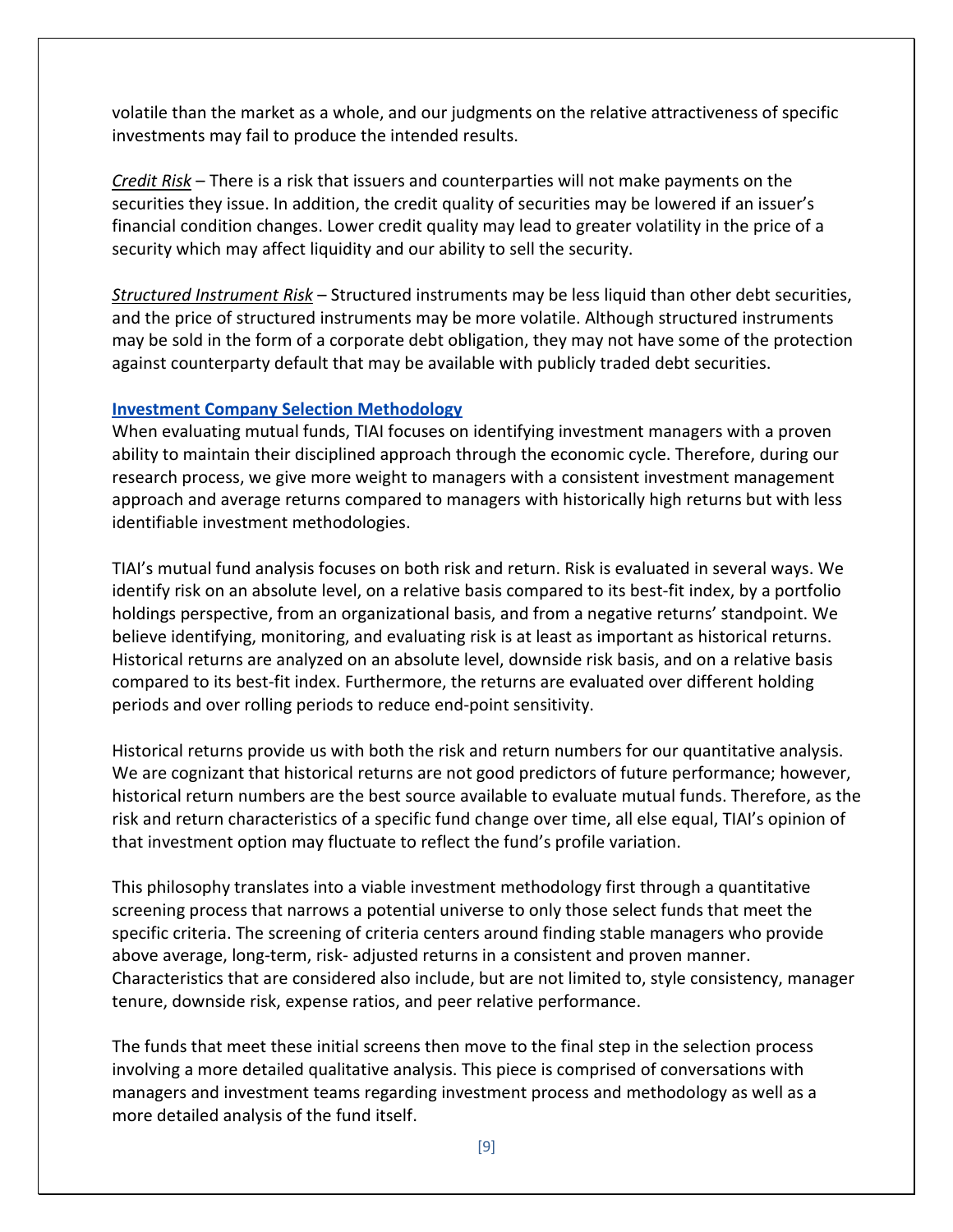# **Item 9: Disciplinary Information**

TIAI is required to disclose any material information about legal or disciplinary actions that would be material to your assessment of TIAI and the integrity of its management. TIAI has no disciplinary information to disclose.

# **Item 10: Other Financial Industry Activities and Affiliations**

TIAI is a wholly owned subsidiary of Trustmark National Bank, a national banking association headquartered in Jackson, Mississippi. Trustmark Corporation is a diversified financial services company and the parent company of Trustmark National Bank. Trustmark Corporation is a publicly- traded company listed on NASDAQ and traded under the symbol TRMK. Associated persons of TIAI may also be associated with Trustmark National Bank or its affiliate, Fisher Brown Bottrell Insurance, Inc. TWMD has contracted with TIAI to obtain investment management services on behalf of itself in its fiduciary capacity. TIAI is prohibited from giving any opinions and/or making any recommendations on Trustmark Corporation stock (TRMK).

In connection with the provision of investment advisory services for TWMD, TWMD has agreed to provide to TIAI certain support services and facilities. TIAI pays a monthly fee to TWMD for these services.

TIAI does not use the services of any solicitors to solicit business on its behalf.

# **Item 11: Code of Ethics, Participation or Interest in Client Transactions and Personal Trading**

### **Code of Ethics and Personal Trading**

TIAI has adopted a Code of Ethics for all supervised persons of the firm describing its high standard of business conduct and fiduciary duty to its clients. The Code of Ethics includes provisions relating to the confidentiality of client information, a prohibition on insider trading, restrictions on the acceptance of significant gifts and the reporting of certain gifts and business entertainment items, and personal securities trading procedures, among other things. All supervised persons at TIAI must acknowledge reading and understanding the terms of the Code of Ethics annually or as amended.

The Code of Ethics is designed to assure that the personal securities transactions, activities, and interests of the employees of TIAI will not interfere with (i) making decisions in the best interest of advisory clients and (ii) implementing such decisions while, at the same time, allowing employees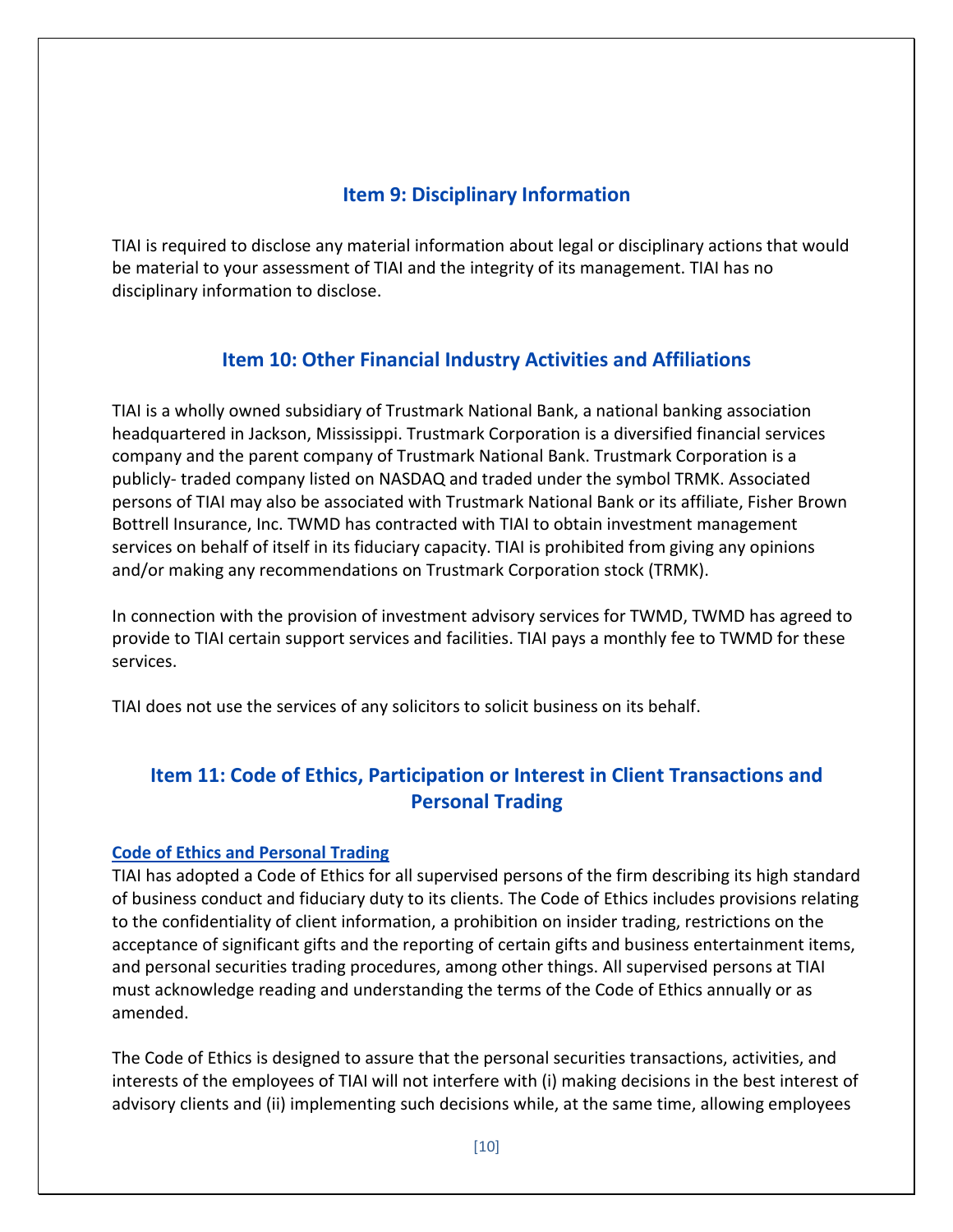to invest for their own accounts. Under the Code, certain classes of securities have been designated as exempt transactions, based upon a determination that these would not materially interfere with the best interest of TIAI's clients. In addition, the Code requires pre-clearance of securities trading in reportable securities. Nonetheless, because the Code of Ethics in some circumstances would permit employees to invest in the same securities as clients, there is a possibility that employees might benefit from market activity by a client in a security held by an employee. Employee trading is monitored under the Code of Ethics to reasonably deter and detect conflicts of interest between TIAI and its clients.

TIAI's clients or prospective clients may request a copy of the firm's Code of Ethics by calling the firm's Chief Compliance Officer, Cora J. Peavie, at 601.208.7476.

#### **Participation or Interest in Client Transactions**

Principal transactions are not allowed. Agency securities transactions are allowed in accordance with SEC rule 206(3) under the Investment Adviser Act of 1940 and rule 17a-7 and 8 under the Investment Company Act of 1940.

#### **Trade Errors**

Trading errors are corrected either by selling the security or by purchasing the required security in the trade errors' account making the affected account whole or correcting the total position in the security. TIAI will incur all losses realized due to correcting a trading error. Any gains attributable will be credited to the affected account. TWMD will apply offsetting credits and post gains to applicable TWMD client account(s).

### **Item 12: Brokerage Practices**

#### **Brokerage Selection and Best Execution**

TIAI seeks to obtain quality execution at favorable security prices through responsible brokers and dealers and, in the case of agency transactions, at competitive commission rates. The Investment Policy Committee selects and retains brokers to execute transactions for clients based on the broker's execution capabilities, sound financial condition and quality of research material and services. Selected brokers are named on a written approved broker list that is used by the trader and portfolio managers. All recommended brokers are evaluated at least annually.

TIAI's Investment Policy Committee evaluates the performance of selected brokers/dealers executing transactions quarterly. Under certain conditions, higher brokerage commissions may be paid in return for brokerage and research services. As a general practice, over-the-counter orders are executed with market makers or on an agency basis through an electronic communications network. In selecting among market makers, TIAI generally seeks to select those it believes to be actively and effectively trading the security being purchased or sold.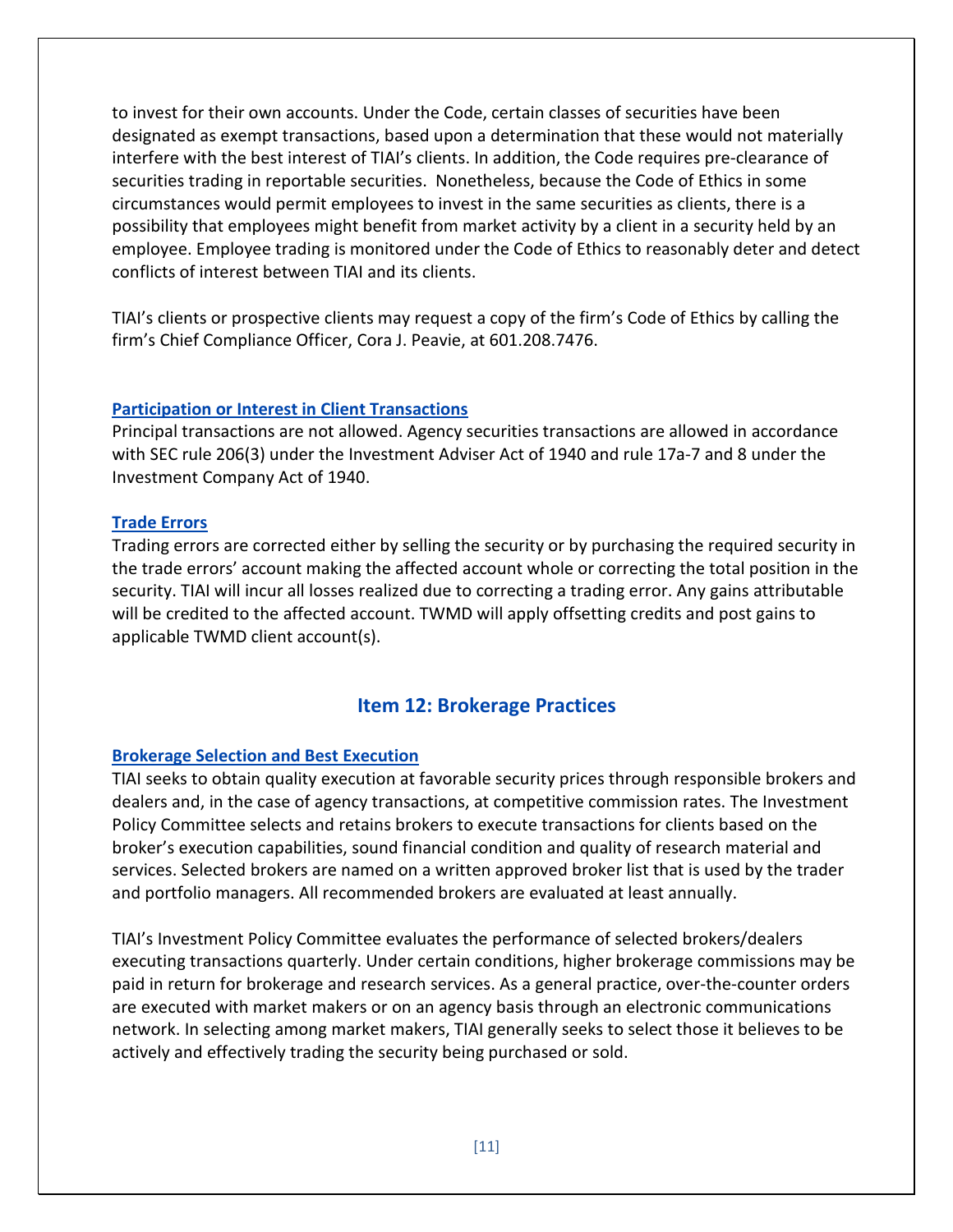TIAI uses a trade execution management system to ensure proper trade management, including fair order allocation and best execution. Fixed income portfolio managers generally execute their own trades with approved brokers.

Controls are in place to monitor best execution of security transactions which includes the review of trades for best execution. TIAI does not seek the lowest available commission rate when it is believed that a broker or dealer charging a higher commission rate would offer greater reliability or provide better price or execution. TIAI has contracted with a third-party to provide trade cost analysis by comparing internal trade executions to marketplace and the third-party's universes of global trading costs on a quarterly basis to assist with monitoring best execution.

### **Research and Other Soft Dollar Benefits**

Certain brokers and dealers who provide quality brokerage and execution services also furnish research services to TIAI directly or through third parties. Although TWMD trades may not have generated commissions to brokers who provide this research, the research is used for its clients. Occasionally, certain brokers may provide invitations to attend conferences or meetings with management representatives of an issuer or with other analysts and specialists. TIAI is not required to generate a specified level of brokerage commissions to receive research services. However, it benefits from the research purchased with its client trade commissions because it does not have to pay for these services. This understanding is known as a soft dollar arrangement. In 2021, TIAI used soft dollars to purchase the following items:

- Platform for equity, fixed income, and economic research.
- Platform for quotes, news, and company information such as earning, estimates, to track daily performance, and to maintain quantitative models for equity selection.
- Market research and research on equities.
- General news services.
- Data on investment offerings.
- Exchange service.

This soft dollar arrangement creates a conflict of interest because TIAI may have an incentive to select or recommend brokers based on who provides research, products, and services rather than on who provides the best execution. This conflict of interest is addressed by a periodic review of commissions and soft dollar accounts by TIAI's Investment Policy Committee, monthly, and Internal Compliance and TIAI Board of Directors, semi-annually.

When selecting a broker/dealer to use for the execution of trades on behalf of its client, the portfolio managers and trader consider such factors as quality of execution, including the price to be paid, access to markets, timely and accurate written confirmations, and the broker/dealer record of good and timely delivery and payment on trades; ability to handle block trades; knowledge of the market, specific industries and securities; and the financial condition for the broker/dealer. It is not the policy of TIAI to seek the lowest available commission rate when it is believed that a broker or dealer charging a higher commission rate would offer greater reliability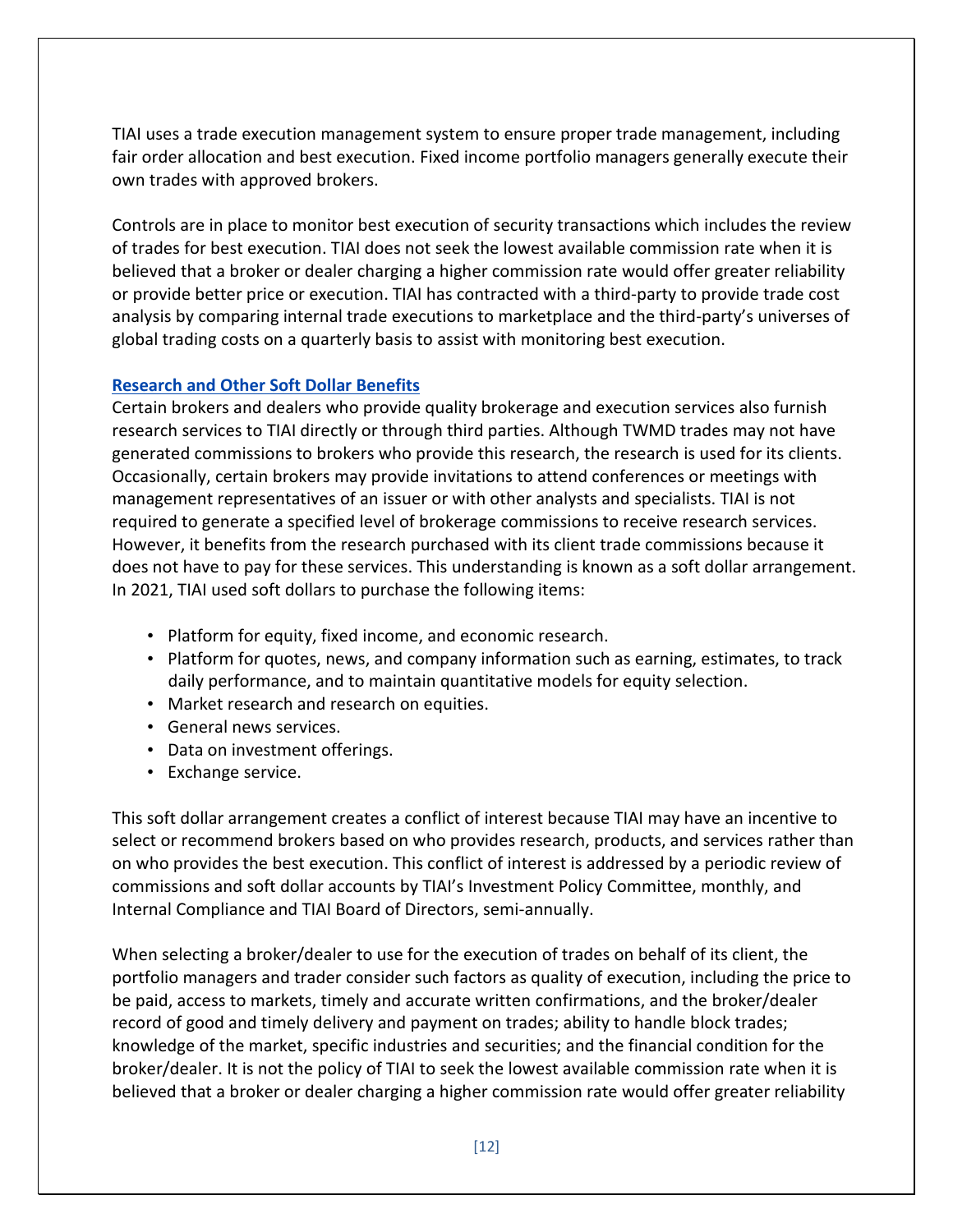or provide better price or execution. TIAI does not direct client transactions to a particular broker/dealer in return for soft dollar benefits received.

#### **Directed Brokerage**

TIAI allows clients to designate brokers through which transactions are to be affected (directed brokerage). Transactions for such clients generally will be placed after orders for clients for which TIAI has full investment discretion. When clients designate brokers or dealers, it may not be possible for TIAI to obtain for such clients the lower rates which might be attainable if TIAI had full discretion in the selection of the executing firm or to permit the client to participate in volume discounts for batched transactions of fully discretionary clients. Clients who direct brokerage may also incur other transaction costs or greater spreads or receive less favorable net prices on transactions for their accounts than might otherwise be the case.

Generally, purchase and sale orders are executed on a first-in/first-out basis. Purchase or sale orders for the same security that are received at approximately the same time may be blocked or aggregated for more efficient execution. When block trades are affected, the price is to be averaged among the accounts participating in the transaction if the order is executed at more than one price.

TIAI authorizes combining purchase or sale orders ("bunching" or "blocking" trades) for more than one account where blocking the trades appears to be potentially advantageous for each participating account (e.g., for the purpose of reducing brokerage commissions or obtaining a more favorable transaction price). TIAI will aggregate transaction orders only if it believes that the aggregation is consistent with its duty to seek best execution. When block trades are done for a new issue or secondary market trade in an equity security, TIAI shall adhere to the following objectives:

- Fairness to all participating customers;
- Timely and efficient allocation to the participating accounts; and
- Creation of detailed records reflecting the execution of the trades and the allocations made to the participating customers in compliance with TIAI's procedures.

# **Item 13: Review of Accounts**

TWMD accounts are opened and maintained by TWMD relationship managers. As a part of maintaining accounts, these trust relationship managers perform account reviews at least annually. TIAI assists TWMD in these account reviews by assessing investment goals and objectives, the strategy that has been employed to meet the goals and objectives, and the investments held in the trust account. More frequent reviews may be triggered by TWMD following changes in the TWMD client's goals and objectives or changes in market conditions that warrant a broad review of the strategies or investments.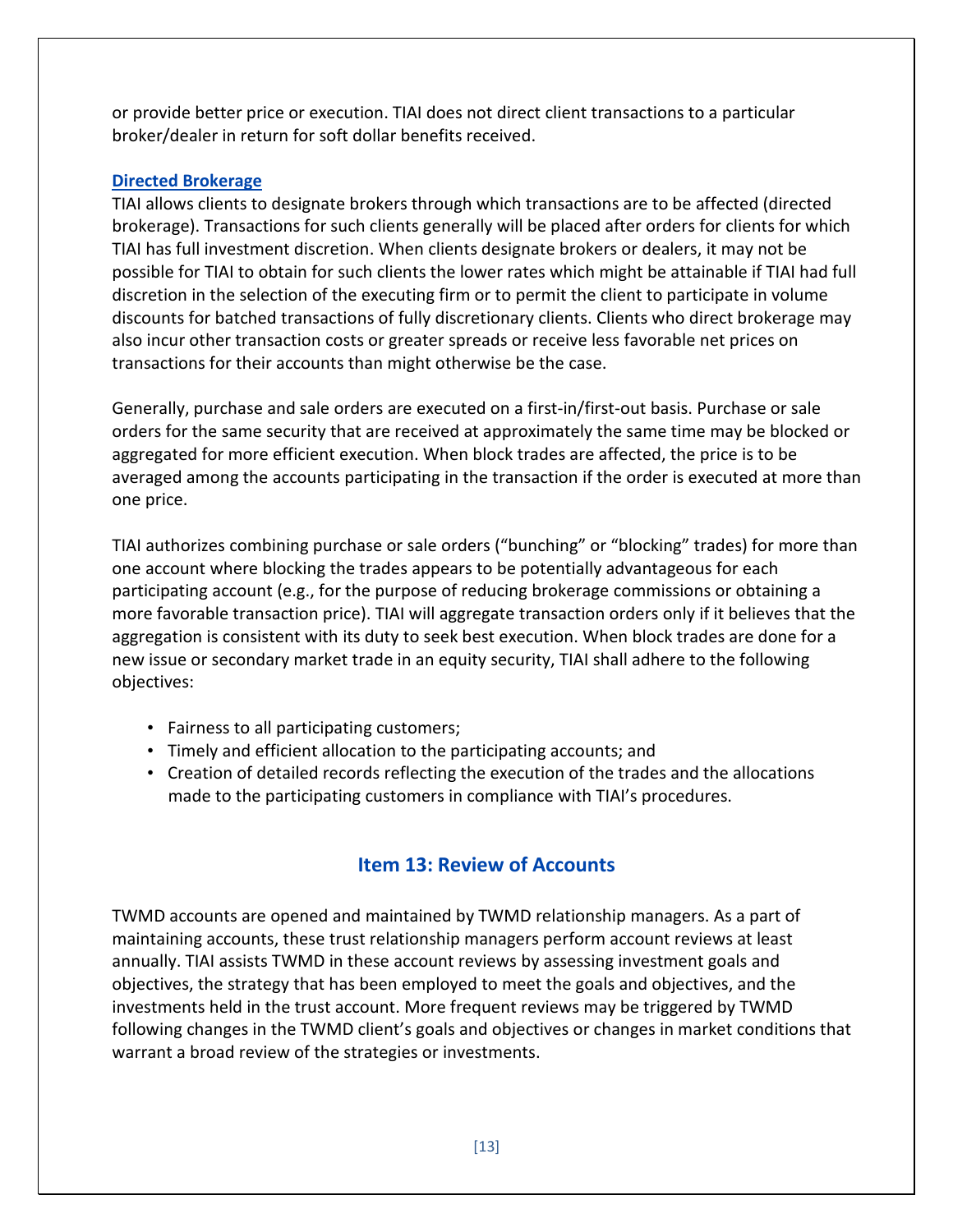# **Item 14: Client Referrals and Other Compensation**

Occasionally, if an associate of TIAI assists in the Trustmark National Bank sales process, the associate may receive incentive compensation from TWMD.

TIAI does not compensate employees of TWMD or its affiliates for referrals.

# **Item 15: Custody**

TIAI does not provide custodial services to its clients. TWMD's discretionary assets are held with an affiliated qualified custodian and other qualified custodians. TWMD clients should receive at least quarterly statements from the qualified custodian that holds and maintains clients' investment assets. TIAI urges you to carefully review such statements. The information in our reports may vary from custodial statements based on accounting procedures, reporting dates, or valuation methodologies of certain securities.

## **Item 16: Investment Discretion**

TIAI accepts discretionary authority to manage TWMD's discretionary assets. TIAI works with TWMD to accommodate any restrictions imposed by TWMD.

# **Item 17: Voting Client Securities**

TIAI has adopted a policy, absent compelling reasons why a proxy should not be voted, to vote all proxies relating to client securities except Trustmark Corporation stock. Pursuant to delegated authority from TWMD, TIAI does vote proxies for TWMD clients.

TIAI has adopted procedures with respect to voting proxies. When applicable, proxies are voted in the best interest of the client accounts. The determination of the interest of a client account in a proposal presented by proxy is the effect, if any; the proposal could have on the current or future value of the investment.

TIAI has contracted with third-party vendors to vote securities held by TMWD clients. Third-party vendors have been provided proxy voting guidelines and thresholds. The third-party vendors will process the votes of all proxies following these guidelines and thresholds. If proxies are outside of standing guidelines or thresholds, third-party vendors are to notify TIAI by mail. After receipt of notification and researching this proxy, TIAI will vote it in the best interest of the shareholders.

Any conflicts of interests identified by proxy voting vendors, relationship managers and or portfolio managers will be directed to the chairperson of the Investment Policy Committee for review and resolution.